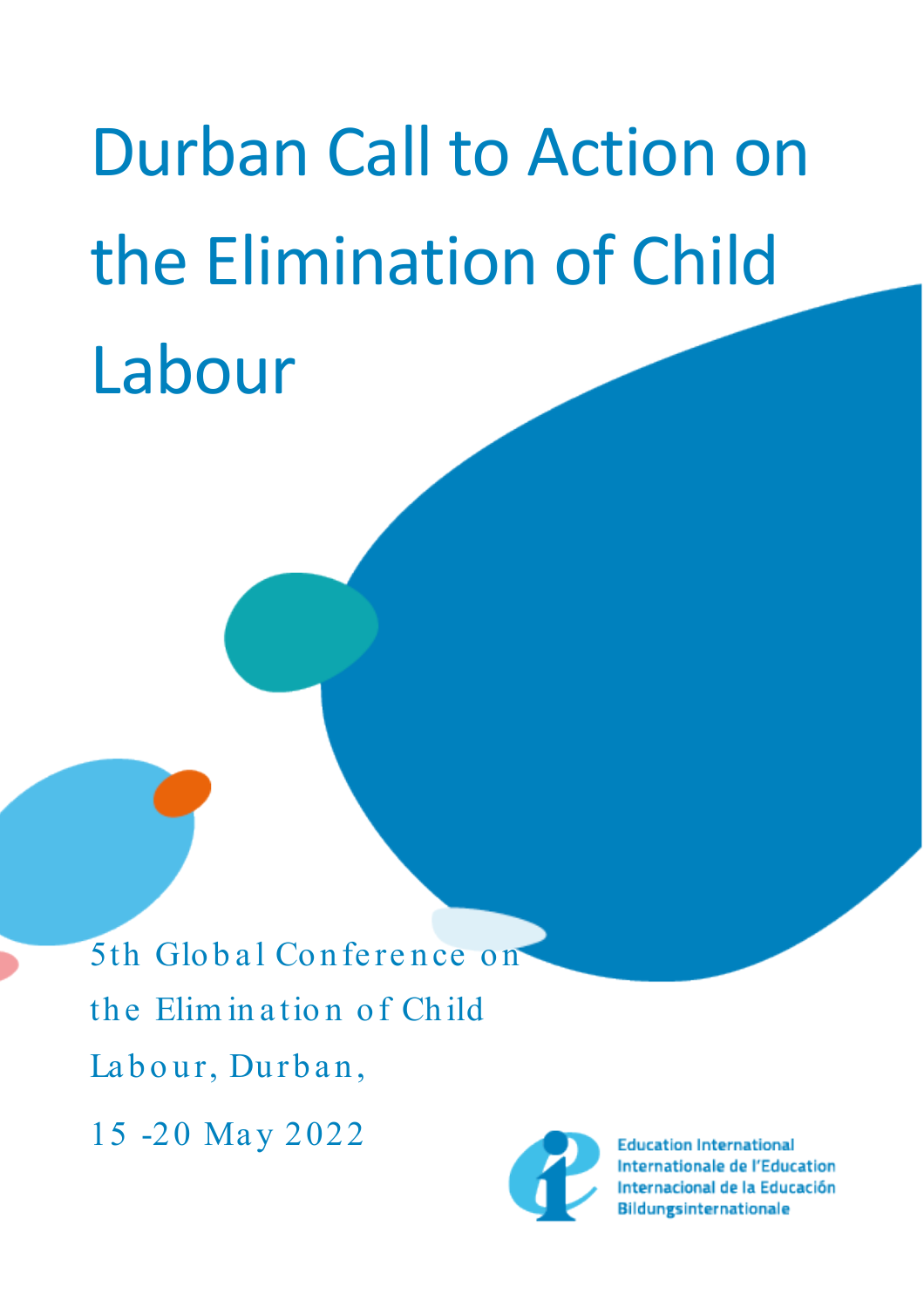## Summary of main points of relevance to education international and its member organisations

According to the 2020 Global Estimates of Child Labour, there are 160 million girls and boys in child labour and over the five years, 2016 -2020, child labour increased by 8.9 million, entirely among children aged 5 -11. Target 8.7 of the UN Sustainable Deve lopment Goals calls for an end to child labour in all its forms by 2025.

The Durban Call to Action is a further important international commitment which can be used by Education International and its member organisations in a number of ways:

- 1. To support ad vocacy to strengthen quality public education as a tool to contribute to the elimination of child labour.
- 2. To reaffirm the human right to education and the provision of free, compulsory, quality, basic education.
- 3. To reaffirm the central role of social dial ogue, the importance of the ILO and the ILO's fundamental principles and rights at work, including freedom of association and collective bargaining.

This call to action addressed to the governments of all UN Member States comes in the wake of COVID-19 pand emic, which coupled with increasing humanitarian and environmental crises, has reversed progress to eliminate child labour in recent years. It builds on the body of international conventions, UN and multilateral conferences and commitments, in particular t he UN 2030 Agenda for Sustainable Development target 8.7 to end child labour in all its forms by 2025. It recalls the universal ratification of the Worst Forms of Child Labour Convention, 1999 (No. 182) and other ILO Conventions, including the Minimum Age Convention, 1973 (No. 138) as well as the UN Convention on the Rights of the Child. It also builds on the commitments made in the context of the 2021 International Year for the Elimination of Child Labour, and the outcomes of the previous Global Child Labo ur Conferences.

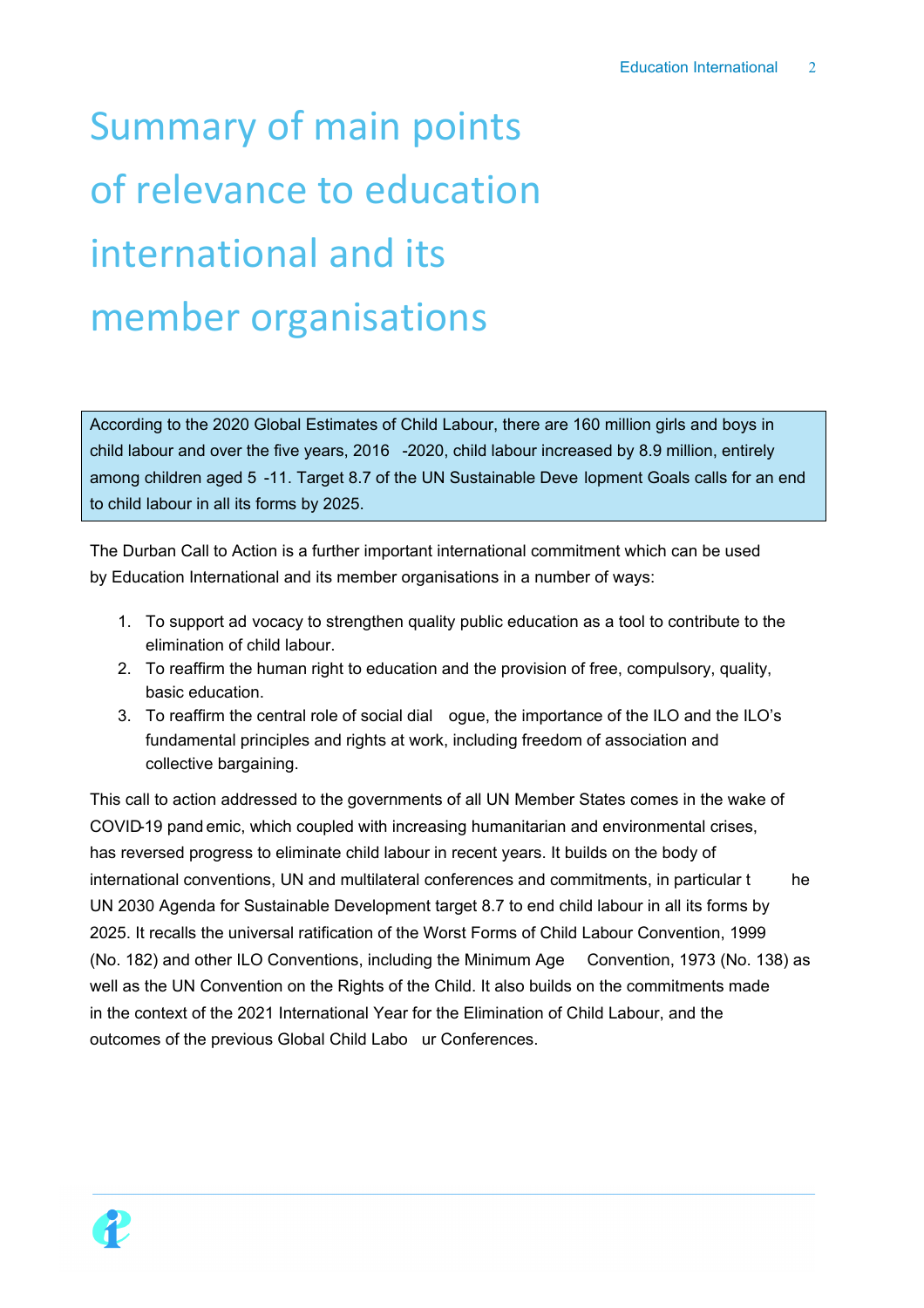#### The six -point call commits all governments to scale up action includes:

### (IV) Realize children's right to education and ensure universal access to free, compulsory, quality, equitable and inclusive education and training.

Crucially, the Call to Action recognises the need to support teachers' unions as part of the effective mea sures to realize the right to education.

#### The implementation mechanisms

These recognise the leading role of the ILO as a centrali sed information repository on child labour, in particular for Member States National Action Plans for the elimination of child labour. Member States are encouraged to include information on actions to eliminate child labour in their regular reports to the ILO on ratified Conventions, including C. 182 on Worst Forms of Child Labour and C. 138 on Minimum Age of employment.

#### Immedia te and effective measures for governments to take

The Call to Action to governments identifies 49 measures grouped into six headings:

Decent work and rights at work: This section emphasises the importance of the ILO's fundamental principles and rights at w ork, including freedom of association, and the right to collective bargaining, and the inter -related and mutually reinforcing character of these rights at work. It also calls for strengthening mechanisms of social dialogue.

Ending child labour in agricult ure: Among other points, this section calls for increased support for innovative vocational education and training in agri - food production and processing services.

Preventing and eliminating child and forced labour through data early -driven policy and programma tic responses: This section calls for strengthened capacity of child protection and education services, the promotion of universal access to birth registration, and accessible and affordable quality childcare. It recognises the importance of fostering syst emic behavioural changes at community level on the need to abandon child labour practices and to raise awareness on the right to education. It calls for 'protecting the right to compulsory education' in crisis situations arising from conflicts and disaster s.

Reali sing children's right to education: This section (points 28 - 34 of the call to action) provides a comprehensive set of measures which can be welcomed and adopted as policy and used in advocacy by education unions worldwide.

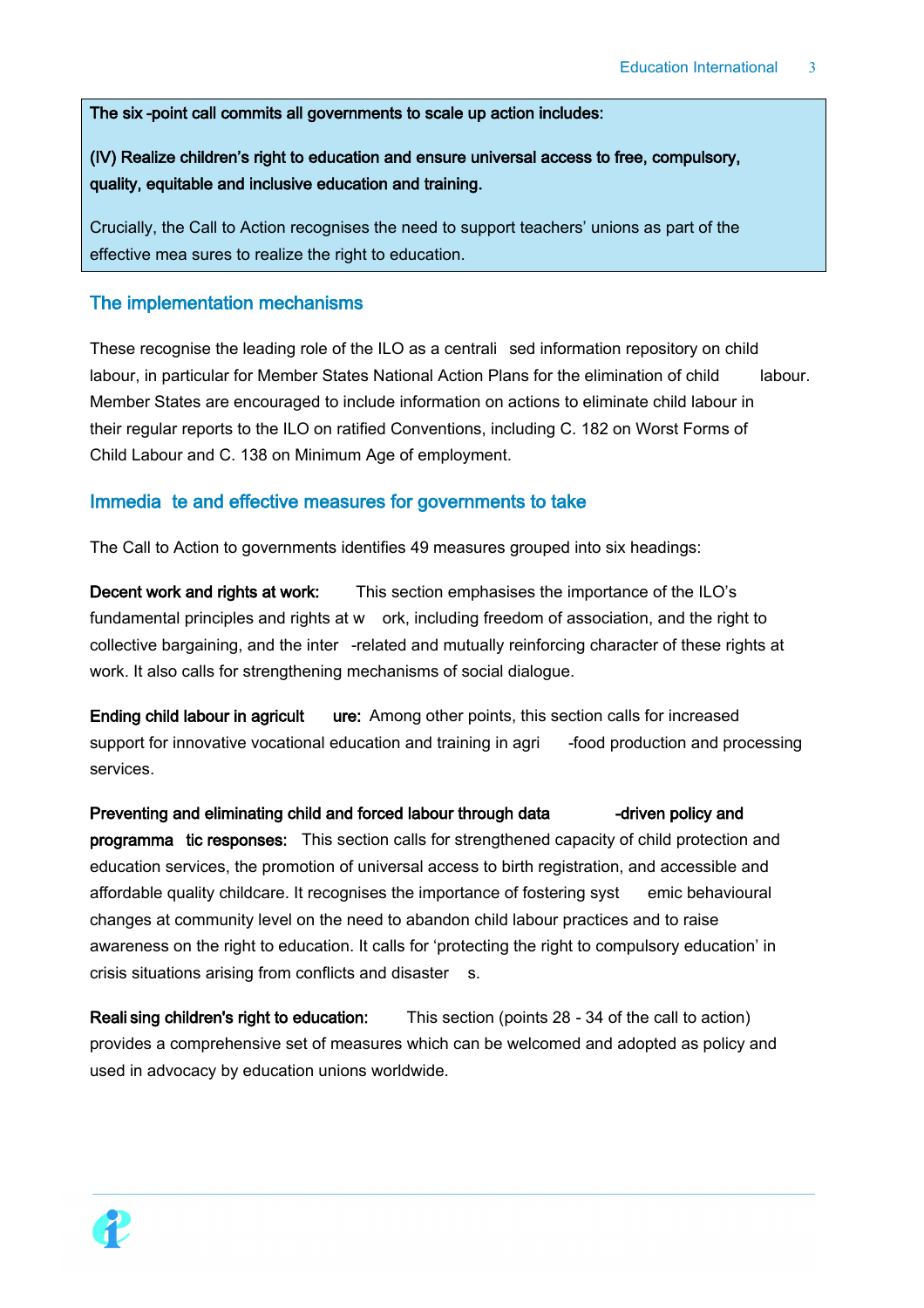Pt 28 calls for:

- m easures to elim inate barriers to quality, com pulsory education, such as distance, costs, security, and gender and disability-specific barriers;
- promotion of universal scholarships and school feeding programmes;
- ensuring no one is excluded from quality education, taking into account the needs of the m ost vulnerable, such as m igrant children;
- ensuring alignm ent between the m inim um age of em ploym ent and the age of com pletion of com pulsory education (in line with ILO C. 138).

Pt 29 calls for:

- expanding education infrastructure for schools, safe com m uting solutions, and universal access to water, sanitation and hygiene in schools;
- reinforcing national and international efforts to close the digital divide;
- supporting curriculum developm ent by including subjects related to food and agriculture.

Pt 30 calls for:

- im proving teaching and learning outcom es, including by recruiting qualified teachers in sufficient num bers;
- providing teachers with good conditions of work;
- supporting teachers' unions;
- prom oting learner-centred approaches and relevant learning content;
- im proving literacy on a large scale.

Pt 31 calls for:

- action to prevent all forms of violence and harassment in schools;
- action to prohibit corporal punishment;
- support to teachers and pupils to adopt non-violent behaviours.

Pt 32 calls for:

• training, skills developm ent and vocation al education for girls and boys above the m inim um age of em ploym ent, including quality apprenticeships, particularly in rural areas.

Pt 33 calls for:

• support to ensure successful school-to-work transition.

Pt 34 calls for:

• ensuring the necessary funding of com pulsory education so that all governm ents seek to commit at least four to six per cent of GDP and/or at least 15 to 20 per cent of public expenditure to education, as recom m ended by the UNESCO Education 2030 Fram ework.

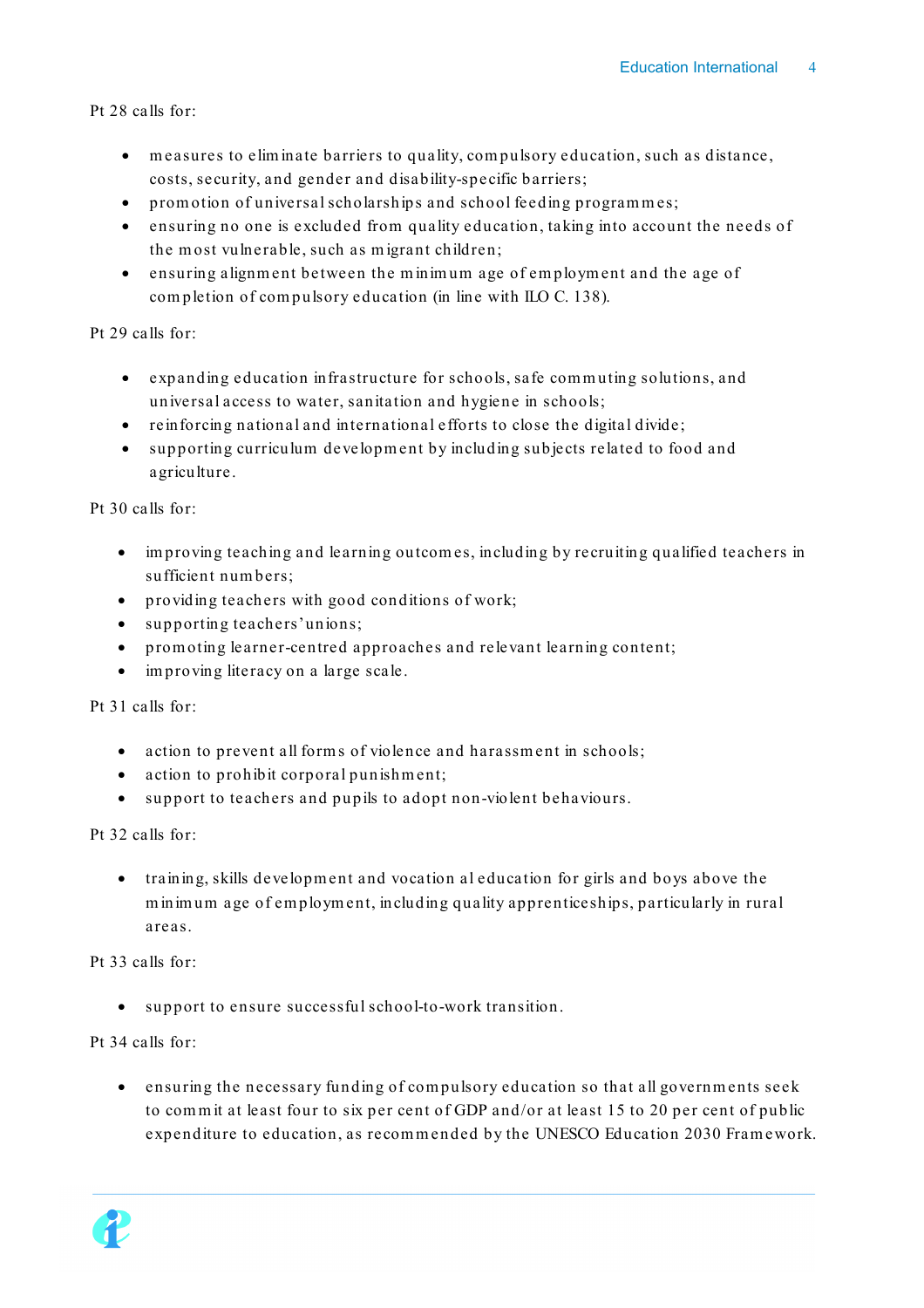Achieving universal access to social protection: This section calls on governments to extend inclusive social protection, including through the establishment of national social protection floors; prom ote universal child benefit payments and basic household income security for all; and support robust parental benefit systems, including maternity and paternity benefits.

Increasing financing and international cooperation: This last section includes the fo llowing main measures to take:

- m obilise dom estic resources and adequately funding national action plans;
- prom ote policy coherence between social, trade, agricultural, financial, labour, econom ic and education and training policies;
- assist developing countries to attain long-term debt sustainability;
- call upon international and regional financial institutions to enable sufficient and tim ely access to funds for the effective im plem entation of the Durban Call to Action;
- support for multilateralism, South-South and triangular cooperation and the leading role of the ILO and Alliance 8.7;
- strengthening international cooperation to elim inate child labour and forced labour am ong indigenous and tribal peoples, m inority groups, m igrant populations and other vulnerable groups.

#### How can education unions use the Durban Call to Action?

Education unions, in cooperation with other trade unions, such as rural workers or plantation workers' unions, and trade union centres have a vital role to play in ensuring that governm ents are held accountable for the implementation of the measures to which they committed in the Durban Call to Action.

### Advocacy with the National Assembly/ Parliament

Unions can contact sympathetic members of Parliament to ask them to raise questions about the actions the government is proposing to take in order to implement the measures in the Durban Call to Action. In developed countries, these questions could focus particularly on funding commitments to increase expenditure on education and ensuring policy coherence in any trade or cooperation agreem ents with countries where child labour exists. In countries with high levels of child labour, these questions could focus on how the country intends to m eet the com m itm ent to earm ark 15%-20% of public expenditure to education.

### Awareness -raising with union members

Unions can post articles about the Call to Action on websites or their social m edia, distribute the sum m ary provided by EI to their m em bership, and include inform ation sessions about the Durban Call to Action in Branch m eetings or other education activities.